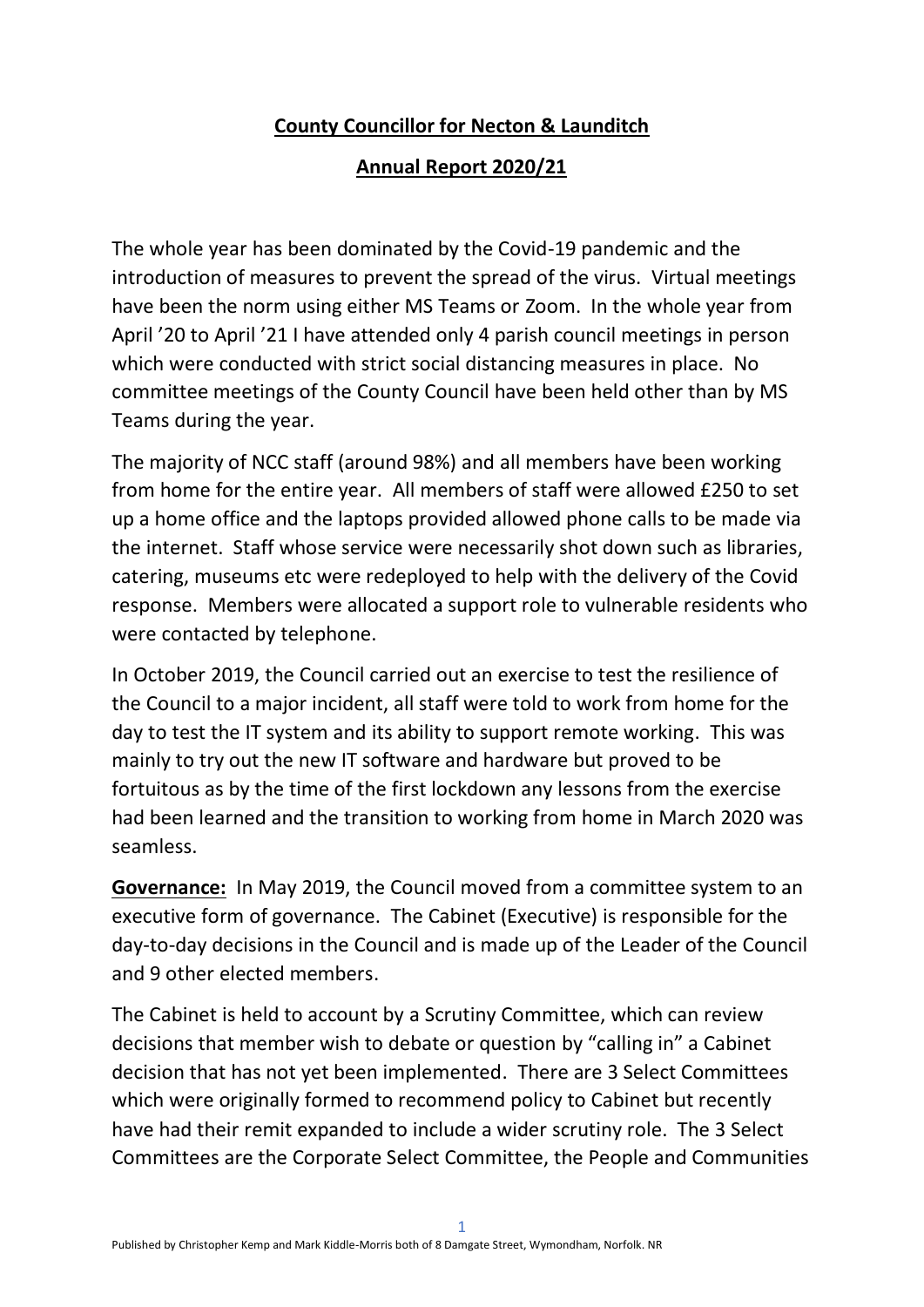Select Committee and the Infrastructure and Development Select Committee. All committees are politically balanced (in proportion to the number of seats held by each party) with the Scrutiny Committee chaired by a member of the main opposition group. The following is a brief overview of the work of the Committees.

**Scrutiny Committee:** the events of the Covid 19 pandemic have brought into focus the important role that the Committee could have in supporting emergency and recovery planning in the Council, feeding into current and future planning regarding lessons learnt. In May 2020, the Committee considered a revised work programme identifying several areas of priority and focus within the Council relating to the pandemic.

Children's Services – return to school; the response from Children's Services has been far reaching and scrutiny has been focussed on the key challenges facing the service.

- Support for education settings
- Children's social care
- Children with special educational needs and disabilities
- School attendance and vulnerable children

Support for shielded and vulnerable people; this has been a key area of scrutiny for the Committee considering a wide range of areas such as:

- Social care
- Safeguarding
- Delivering essential support and supplies to those to those in need
- Hospital discharges
- Residential care

Norfolk Economy and support for businesses; the economy of Norfolk, as with the rest of the country, has been severely affected by the pandemic. The Committee focused on the immediate impact of the support offered by the Council and the New Anglia Local Enterprise Partnership (NALEP) put in place to support the economy and local employment.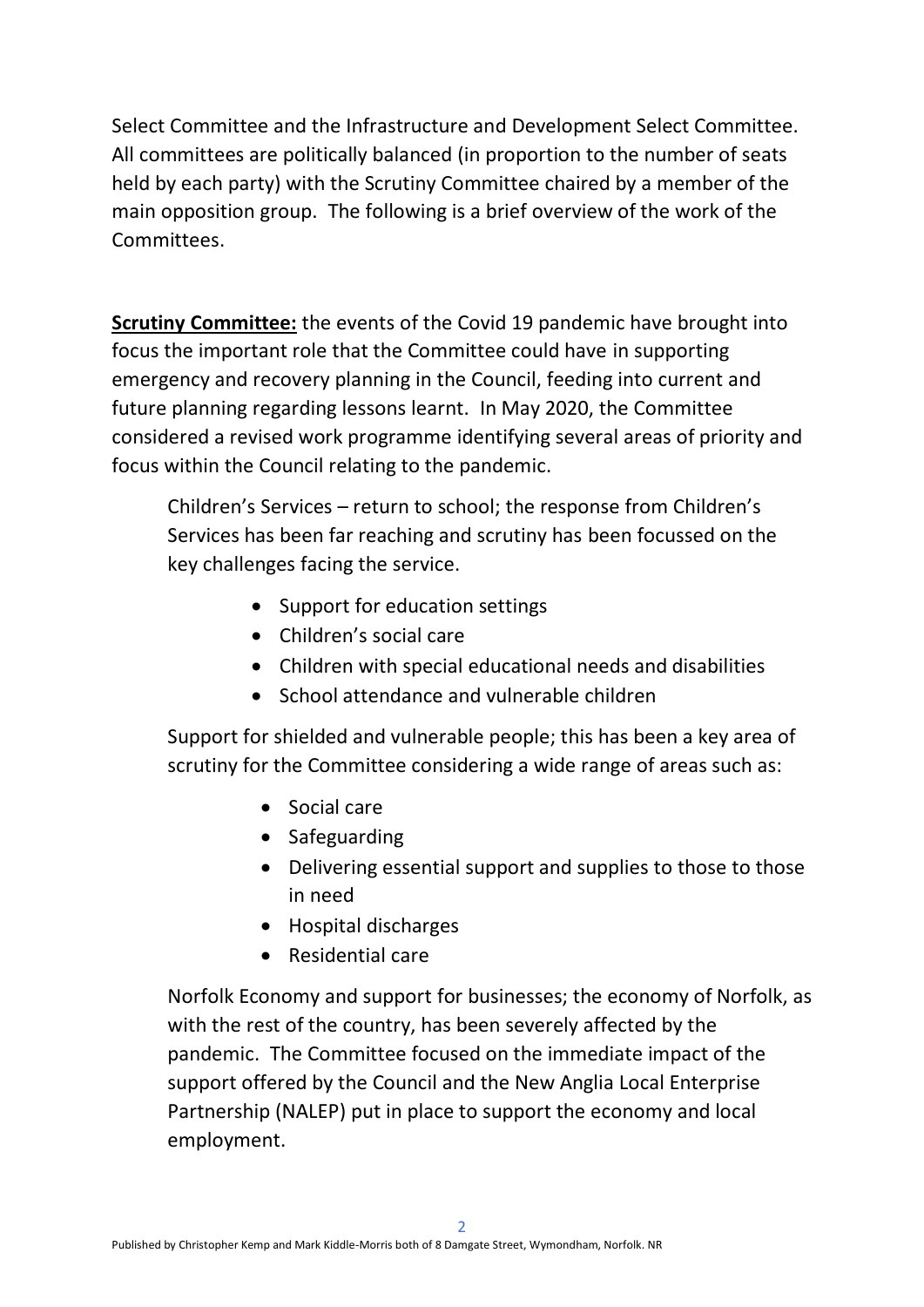Councils' internal processes: The Committee considered the Councils own internal support processes particularly around IT support for staff working remotely and ensuring the Council maintained open and transparent decision making in virtual committee meetings.

## Wider Scrutiny Activities:

Strategic and Financial Planning; the Committee has an important role in holding the executive to account especially in financial and strategic planning. The Committee has had regular updates throughout the year recognising that financial scrutiny needs to be ongoing rather than happening late in the budget setting process.

Early Childhood and Family Service (ECFS): in January 2019, the County Council decided to transform Norfolk's' offer for families with children aged 0-5 with as significant amount of work undertaken to secure the new ECFS. The ECFS was launched in October 2019 and the Committee have monitored the impact of the new service and will continue to do so through its Children's Services Scrutiny Sub Committee.

Response to the December 2020 Flooding Event; in 2020 Norfolk was hit by a major flooding event in December. The Committee were keen to ensure that those residents who had suffered hardship were made aware of sources of support and information that was available to them. Investigation of the December flooding is still ongoing. A previous event in August was investigated and report issued. As a result of the 2 events causing widespread damage the Council have formed Norfolk Flood Alliance to coordinate the response of stakeholders to flooding events and to formulate measures to prevent further major occurrences.

**Corporate Select Committee:** The Committee usually meets 6 times a year but the meeting for May 2020 was missed due to pandemic restrictions.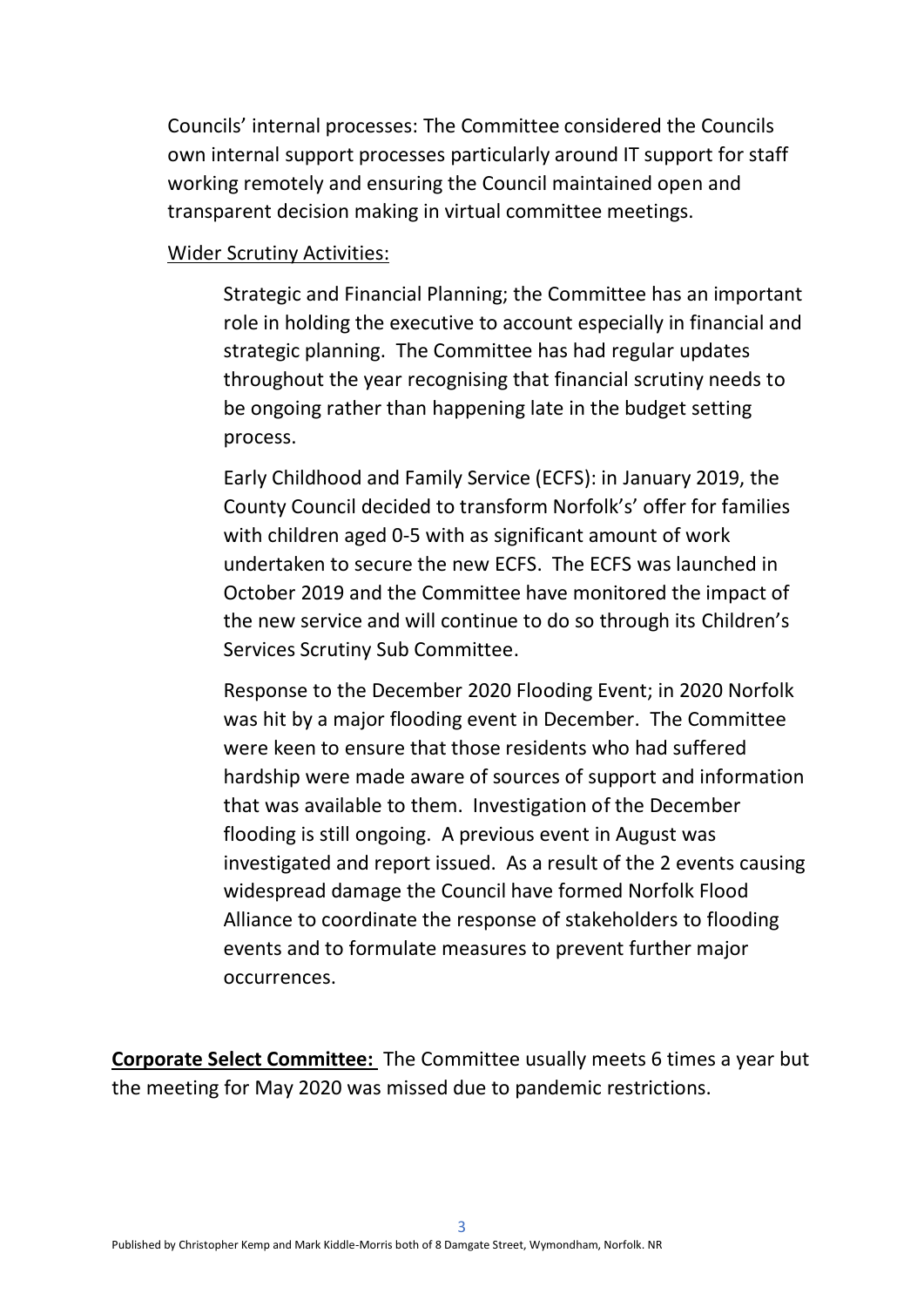Strategies and Policies; the Committee has the key role of developing and reviewing the Councils strategies and policies. The following major policies and strategies were shaped by the Committee during the year.

- Norfolk Digital Strategy: The strategy roadmap explains how the Council will continue to build on past and current successes to improve connectivity in Norfolk. The Council were awarded Connected Britain digital council of the Year 2020.
- NCC Customer Experience Strategy 2021-26: The Committee supported and shaped the strategy and on  $15<sup>th</sup>$  March 2021 recommended the Strategy and a Customer Charter to Cabinet
- NCC Performance Management Framework: The Committee shaped the new framework which aligns Cabinet outcomes and departmental objectives with the corporate plan "Together, for Norfolk".
- NCC Recruitment: The Committee has agreed the key priorities for recruitment to Council posts including a targeted approach with campaigns, reaching out to underrepresented groups, reducing the time to hire and improving the internal recruitment process.
- Review of the Councils Constitution: The Committee has been overseeing a fundamental review of the Councils constitution including the Members Code of Conduct. The revised constitution was presented to Council in April '21.
- The business and Smarter Working: this programme was established to drive forward a range of plans and activities to modernise the Council, drive efficiencies and implement new ways of working making the best use of technology. Covid accelerated some of these changes with the roll-out of remote working to over 6000 staff by March 2020.

**Infrastructure and Development Committee:** the Select Committee contributed to the development of the following new and existing policies and strategies.

> • Enforcement Policy: the enforcement policy has been developed into a framework for a number of services to ensure that when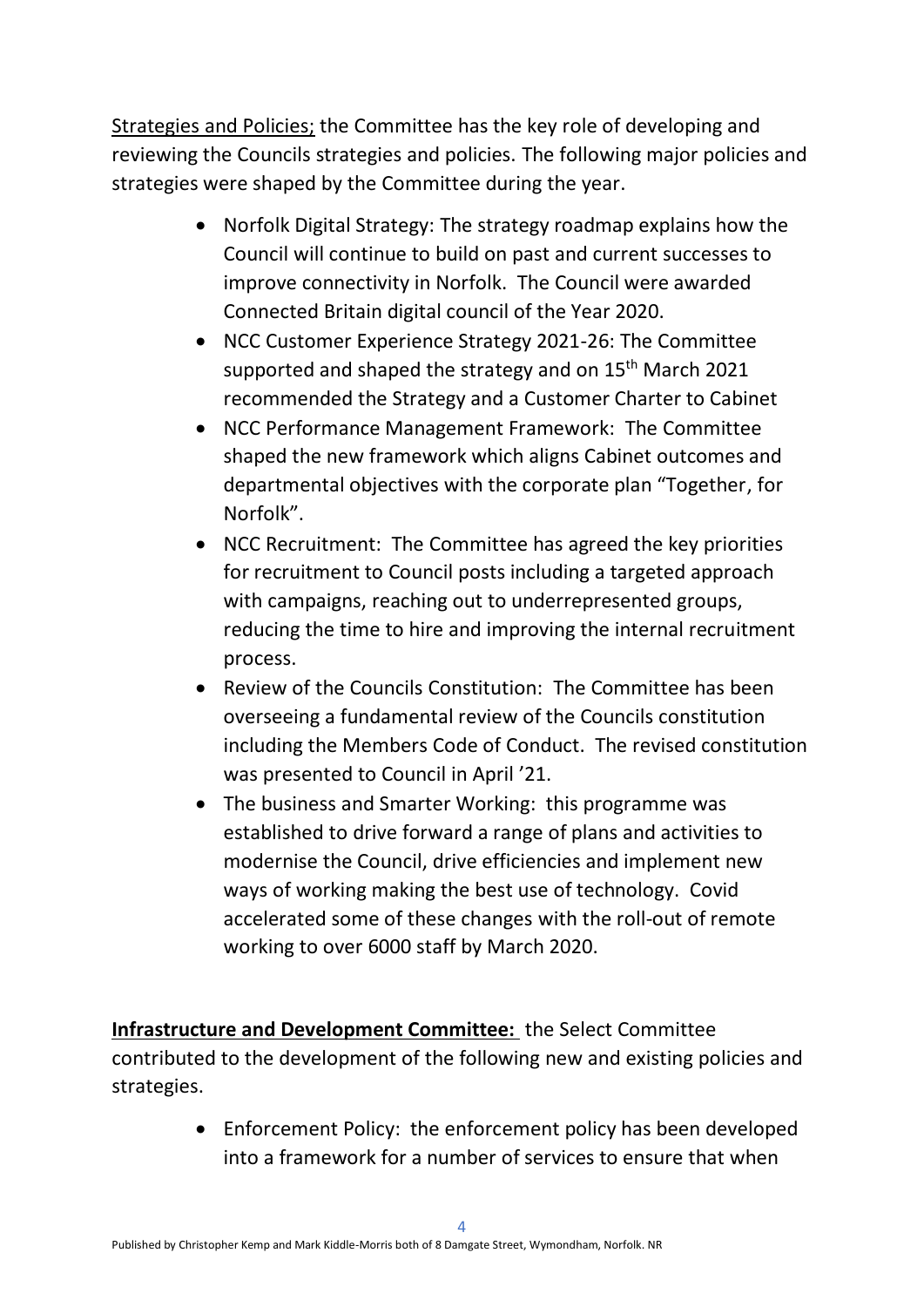undertaking regulatory activities and law enforcement the work is carried out in an equitable and consistent manner across all departments.

- Environmental Policy: This policy set out sets out the areas that the Council sees as key to protecting and maintaining the health of Norfolk's distinctive environment and its occupants. One year after it was approved by Council the Committee reviewed the progress to date in delivering the objectives of the policy.
- Local Flood Risk Strategy: since this strategy was first written 5 years ago Norfolk has experienced some extreme weather events, there has been significant growth and development and the legislative landscape has changed. A review of the policy was carried out to ensure it remained consistent and relevant.

Additionally, the Committee a number of discussion and update papers were brought to the Committee including: -

- The Norfolk Economy
- Performance of key highway contracts
- Performance of the highway network
- Waste disposal
- Library and Information Service
- Rights of Way Improvement
- Budget planning
- Policy and Strategy Framework annual review

**People and Communities Committee:** The Select Committee played a role in the development and shaping of the following new strategies and policies: -

- Adult Social Services Winter Resilience Planning: The Committee supported the emerging winter planning by asking for focus on the wok of unpaid carers, ensuring mechanisms were in place to accept feedback from frontline staff about lessons learnt during the fist wave of the pandemic and raised concern around the testing of home carers.
- SEND Educational Needs Improvement Planning: The Committee provided oversight to the development of specific action planning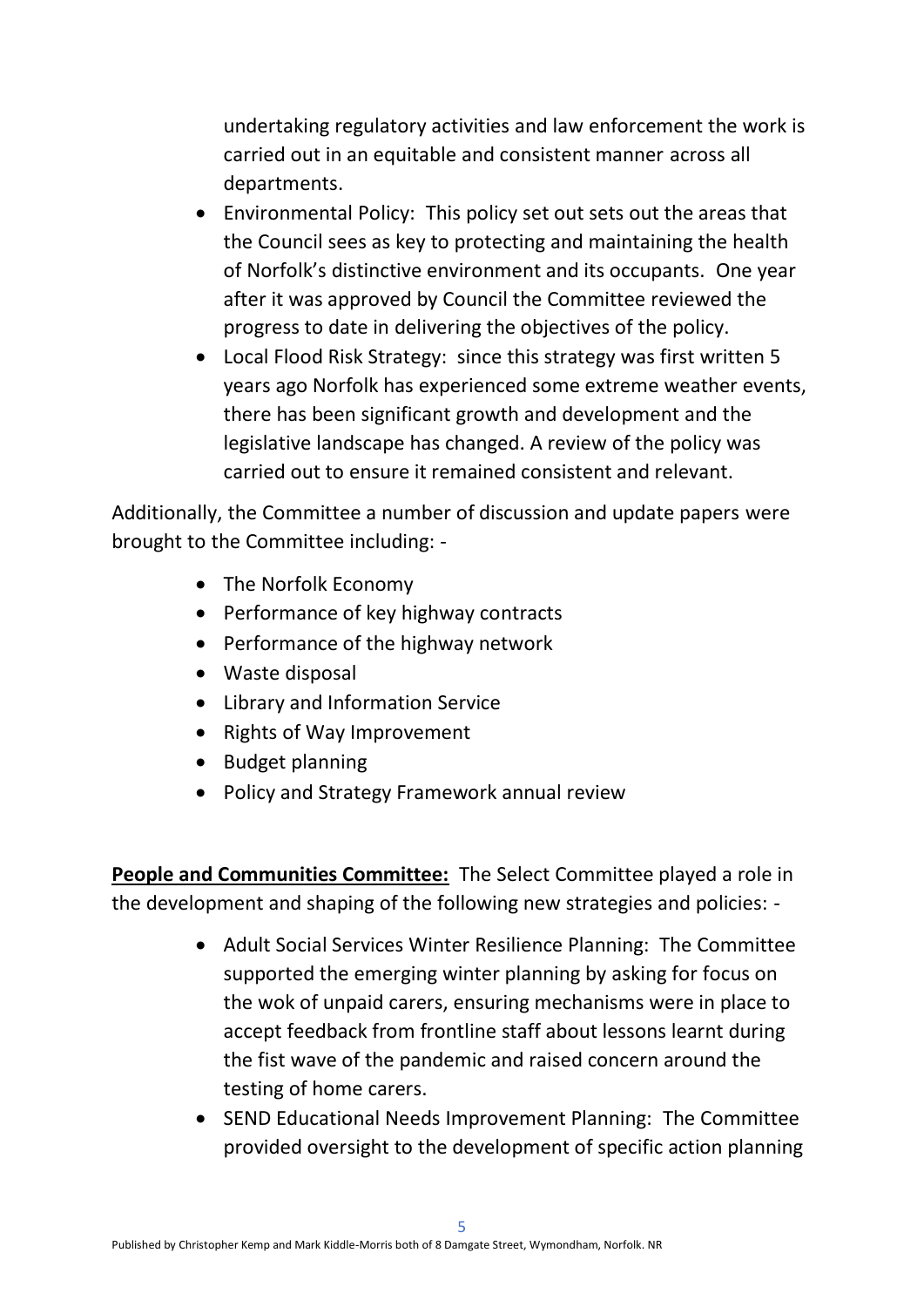following the inspection of services for children with Special Educational Needs in early 2020.

The Select Committee also reviewed the following existing strategy to ensure it remained fit for purpose:

> • Children's Services Transformation Programme: The Committee commented on the specific new ways of working and changes of approach highlighted to help steer the direction of the work. This included particular focus on emerging proposals for support for children with disabilities.

To support the Select Committee in carrying out its activities, and to support all Select Committee Members with a good background of the relevant services a number of discussion and update papers were also brought to Committee, including: -

- Educational achievement of boys Report
- Children and young people's mental health transformation
- Special educational needs performance framework report
- Quarterly children's services report
- Cares charter progress report
- Post 16 education
- Covid 19 experience in care homes

**Your County Councillor:** During the year I have continued to attend meetings of the 18 parish councils in my division of Necton and Launditch, although between March 2020 and this March I have only attended 4 in person parish council meetings the remainder being held virtually under the coronavirus regulations.

The absence of a highway engineer and other staff shortages in the local highways office over the winter severely hampered any but the most urgent highway defects being addressed. I am happy to say that the new engineer is doing a sterling job in reducing the backlog of work.